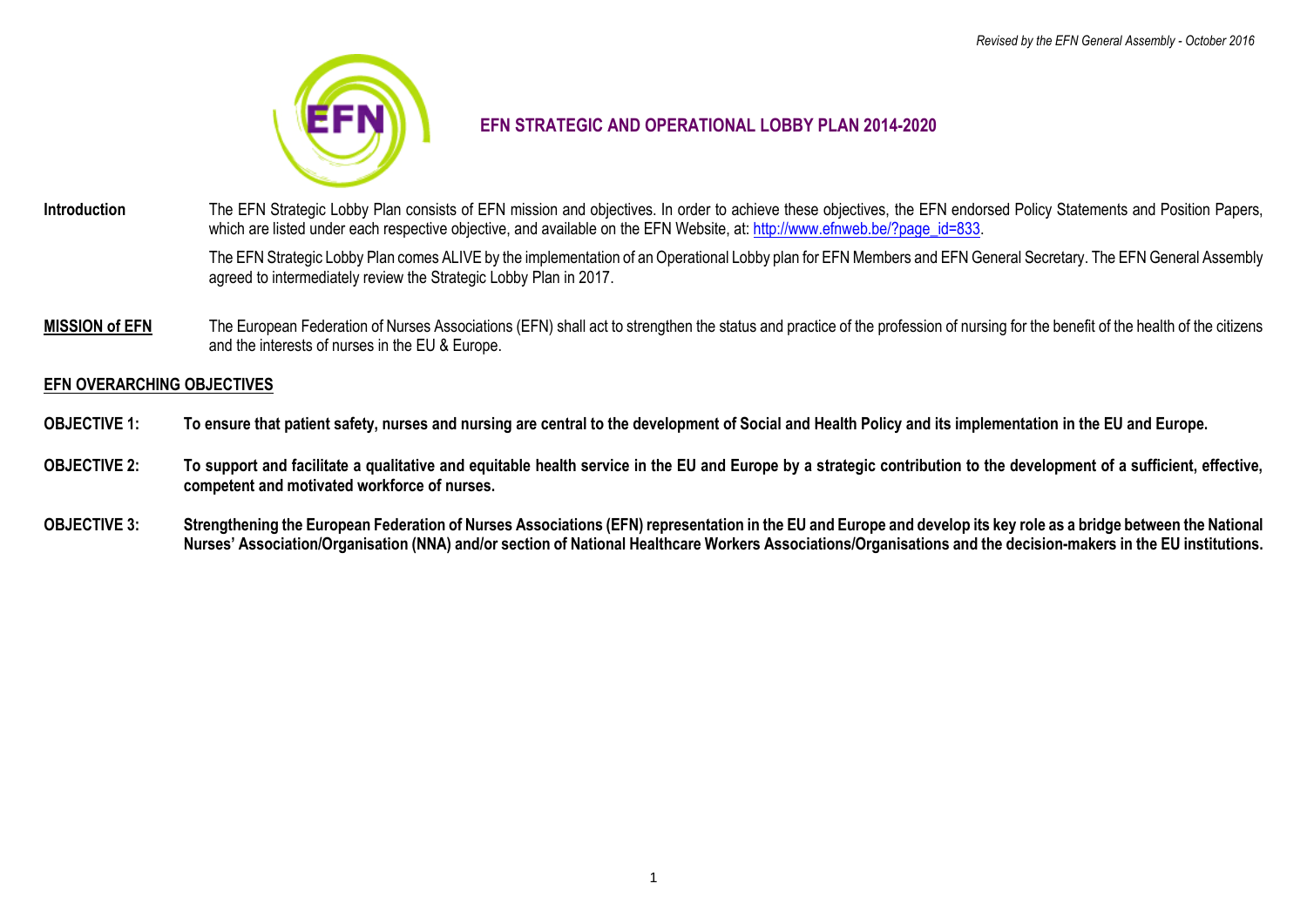

# **EFN STATEGIC & OPERATIONAL LOBBY PLAN 2014-2020**

1. EFN Lobby Actions related to **EFN Objective 1**

| <b>Title</b>                                                                                                                                                                 | <b>Type of Proposal</b>                                                                                                                                                                                                                                                                               | <b>Scope and Objectives</b>                                                                                                                                                                                                                                                                                                                                                                       | <b>Lead Committee/Related EFN Documents</b>                                                                                                                                                                                                                                                                                                                                | <b>Priority/Timeframe</b>                                                                                                                                                   |
|------------------------------------------------------------------------------------------------------------------------------------------------------------------------------|-------------------------------------------------------------------------------------------------------------------------------------------------------------------------------------------------------------------------------------------------------------------------------------------------------|---------------------------------------------------------------------------------------------------------------------------------------------------------------------------------------------------------------------------------------------------------------------------------------------------------------------------------------------------------------------------------------------------|----------------------------------------------------------------------------------------------------------------------------------------------------------------------------------------------------------------------------------------------------------------------------------------------------------------------------------------------------------------------------|-----------------------------------------------------------------------------------------------------------------------------------------------------------------------------|
| 1.1<br>Health Systems, eHealth,<br>Quality & Safety, and Nursing<br><b>Cross Border Directive</b><br>(Directive 2011/24/EU)<br><b>DG Connect - DG SANTE</b><br>- DG Research | <b>Implementation EU Directive on Patient's rights</b><br>in Cross Border healthcare (2011/24/EU).                                                                                                                                                                                                    | Strengthening evidence based nursing practice by focussing on:<br>Continuity of Care (Art 4 & 5 of 2011/24/EU).                                                                                                                                                                                                                                                                                   | <b>Lead Committee: Public Policy Committee</b><br><b>Related EFN Documents:</b>                                                                                                                                                                                                                                                                                            | <b>High Priority - Lobbying</b>                                                                                                                                             |
|                                                                                                                                                                              | <b>Implementation Council Recommendations on</b><br>Patient Safety and Healthcare Associated<br>Infections (2012) & Council Conclusions<br>(December 2014) - EU Antimicrobial Resistance<br>(AMR) – Define the role of nurses in combatting<br>AMR - Council conclusions (2016)                       | Quality Standards (Art 10 of 2011/24/EU).<br>Patient empowerment/Health Literacy<br>EC Action Plan 2012-2020 (article 6.3) "developing<br>evidence-based clinical practice guidelines for<br>telemedicine services with particular emphasis on nursing                                                                                                                                            | Policy & Position Statements: Patients' Rights in Cross-<br>Border Healthcare Directive, Nursing Sensitive Criteria for the<br>Selection of 'European Centres of Excellence', Continuity of<br>Care, eHealth, Structural and Social Cohesion Funds Nursing<br>Quality & Safety Standards;<br>Research.<br>Council<br>Recommendations; Patient Empowerment; Investing in    | EU Presidency topic - eHealth Action Plan<br>2012 - 2020<br>2014-2020 - Health for Growth Programme<br>2014-2020 - Horizon 2020<br>2014-2020 - Cohesion Policy Package      |
|                                                                                                                                                                              | Value Health Systems - Measuring outcomes<br>instead of process<br>Innovation - Nurses are leading health system<br>reform, moving towards Integrated Care and<br>strengthening Community Care<br>Dementia/Chronic Diseases - implementation of                                                       | and social care workers."<br>Antimicrobial Resistance (AMR) - influence the EU's future<br>action plan, working with the public health community, and<br>acknowledge the important leading role of nurses; twinning<br>mechanisms and country to country peer review; use antibiotics<br>more effectively (medication reconciliation)<br>Value Health Systems - Measuring health outcomes through | Health, Dementia Care, Moving Care to the Community<br>Input to the European Commission: eHealth Action Plan<br>2011-2020, EU 2020 Healthy Ageing Partnership, "Patient<br>Safety", High Level Patient Safety Working Group, Strategies<br>for Improving Safety by Prevention and Control of Healthcare-<br>associated Infections. Quality of Care and Patient Safety, The | European Innovation Partnership Final<br>evaluation in 2020.<br>Influence agenda and policy outcomes of<br><b>EU Council Presidencies:</b><br>2016 - Netherlands & Slovakia |
|                                                                                                                                                                              | strategies & structures and recognise nurses' key<br>role in elderly care.<br>European Semester - Commission country specific<br>recommendations                                                                                                                                                      | nursing sensitive indicators<br>Innovation in advanced roles, in health and social ecosystem<br>Dementia - Nurses should play a key role in managing and<br>preventing Dementia.                                                                                                                                                                                                                  | Green Paper on Mobile Health; Public stakeholder<br>consultation on next phase of EU-US cooperation in<br>eHealth/Health IT, Possible priorities for research and<br>innovation for 2016-2017, Primary Care                                                                                                                                                                | 2017 - Malta (GA Malta) & UK<br>2018 - Estonia & Bulgaria<br>2019 - Austria & Romania<br>2020 - Finland &                                                                   |
|                                                                                                                                                                              | Evidence Based Guidelines for the deployment of<br>eHealth services - European Commission Action<br>Plan 2012-2020<br>EFN member of:                                                                                                                                                                  | The mechanisms used are:<br>European Innovation Partnership (EIP) on Active and<br><b>Healthy Ageing</b><br>Informing EU public policy through nursing research                                                                                                                                                                                                                                   | Reports: eHealth - including HAIP; Caring for the Future Cost<br>Effective Integrated Care Models, Sharps Injuries, EU Patient<br>Safety & Quality Network; eHealth Stakeholder Group Report<br>on eSkills and Health Workforce, Innovation in Primary and<br><b>Community Care</b>                                                                                        |                                                                                                                                                                             |
|                                                                                                                                                                              | Joint Action Quality and Safety (PASQ) (End<br>July 2016) & High Level Group on Quality<br>and Safety within DG SANTE                                                                                                                                                                                 | (ENRF) - Horizon 2020 priorities<br>EFN members linking with national contact points<br>standards of 'quality of care'                                                                                                                                                                                                                                                                            | Articles: e-quality for e-safety: a nurses' view on eHealth,<br>Evidence Based Policy-making for Health System Reform in<br>the EU, Nurses Safety neglected when dealing with Ebola<br>preparedness, Women in Integrated Care and eHealth;                                                                                                                                 |                                                                                                                                                                             |
|                                                                                                                                                                              | EU eHealth Stakeholder group within DG<br>$\bullet$<br>Connect<br>Smartcare EU Project (End July 2016)                                                                                                                                                                                                | "the impact of austerity measures in the medium and long<br>term on nursing and ways to promote investment in health<br>during 2014-2020 period"<br>European Semester - NNAs impact on the National Reports<br>and Recommendations and input to European Commission                                                                                                                               | Enhancing the provision of health and social care in Europe<br>through eHealth, mHealth redesigning healthcare budgets;<br>Europeanisation: eHealth Services Standards of Care;<br><b>Upscaling Integrated Care</b>                                                                                                                                                        |                                                                                                                                                                             |
|                                                                                                                                                                              |                                                                                                                                                                                                                                                                                                       | consultation on social pillar.<br>Alliance Building (EU Stakeholders, WHO, OECD, )                                                                                                                                                                                                                                                                                                                | <b>ENS4Care Guidelines: Prevention; Clinical Practice;</b><br>Advanced Roles, Integrated Care, Nurse ePrescribing                                                                                                                                                                                                                                                          |                                                                                                                                                                             |
| 1.2<br><b>European Parliament</b><br><b>Elections 2014 &amp; 2020</b>                                                                                                        | EFN members to prepare the European<br>Parliament Elections (2020) (in line with 2014):<br>prepare a manifesto to be circulated & used by the<br>NNAs at national level to support health/nurse<br>friendly MEPs<br>NNAs to provide the EFN with their national<br>European<br>Parliament<br>election | Nurses are a significant voting force and play a role in<br>influencing the vote<br>EFN members to meet with their candidates in the<br>European Parliament to speak about the issues rose in the<br>EFN manifesto (e.g. projected deficits in the number of<br>nurses in the next decade and increasing workloads)                                                                               | <b>Lead Committee: Public Policy Committee</b><br><b>Related EFN Documents:</b><br>Input to the EU: EFN Manifesto European Parliament<br>Elections - May 2014                                                                                                                                                                                                              | <b>Medium Priority</b><br>Elections May 2014 (The new Commission is<br>due to take office on 1 November 2014).<br>Elections May/June 2020                                   |
| <b>MEPs</b>                                                                                                                                                                  | influencing/lobbying plans and activities and<br>have one nurse as candidate in the European<br>Parliament.                                                                                                                                                                                           | Calling on the MEPs to support some key priorities:<br>sustainability of health systems, innovation in healthcare<br>and advanced roles for nurses                                                                                                                                                                                                                                                |                                                                                                                                                                                                                                                                                                                                                                            |                                                                                                                                                                             |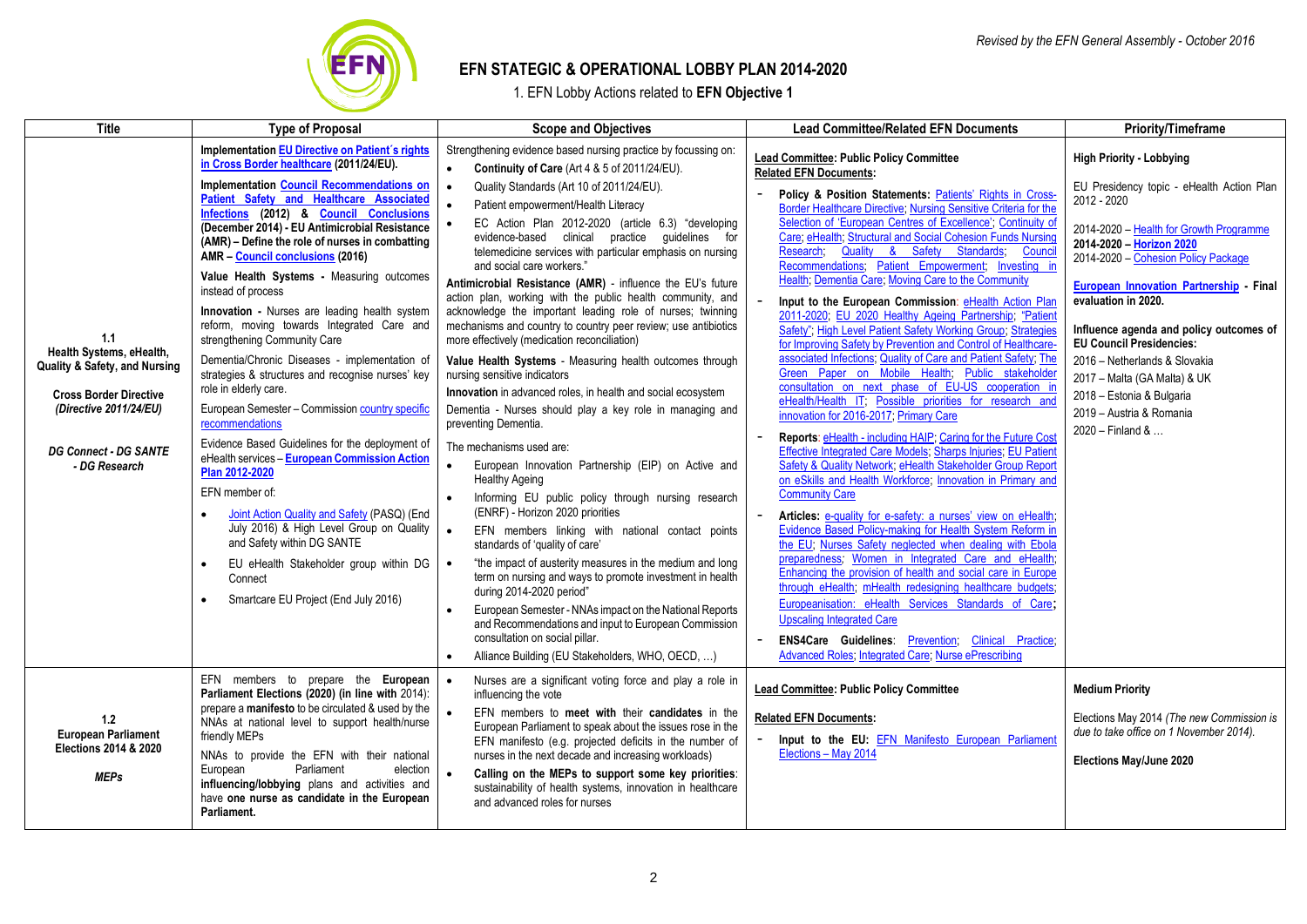

# **EFN STRATEGIC & OPERATIONAL LOBBY PLAN 2014-2020**

2. EFN Lobby Actions related to **EFN Objective 2**

| <b>Title</b>                                             | <b>Type of Proposal</b>                                                                                                                                                                                                                                                                                                                                                                                                                                                                                                              | <b>Scope and Objectives</b>                                                                                                                                                                                                                                                                                                                                                                                                                                                                                          | <b>Lead Committee/Related EFN Documents</b>                                                                                                                                                                                                                                                                                                                                                                                                                                                                                                                                                                                                                                                                                                                                                                                                                                  | <b>Priority/Timeframe</b>                                                                                                                                                                                                                                                |
|----------------------------------------------------------|--------------------------------------------------------------------------------------------------------------------------------------------------------------------------------------------------------------------------------------------------------------------------------------------------------------------------------------------------------------------------------------------------------------------------------------------------------------------------------------------------------------------------------------|----------------------------------------------------------------------------------------------------------------------------------------------------------------------------------------------------------------------------------------------------------------------------------------------------------------------------------------------------------------------------------------------------------------------------------------------------------------------------------------------------------------------|------------------------------------------------------------------------------------------------------------------------------------------------------------------------------------------------------------------------------------------------------------------------------------------------------------------------------------------------------------------------------------------------------------------------------------------------------------------------------------------------------------------------------------------------------------------------------------------------------------------------------------------------------------------------------------------------------------------------------------------------------------------------------------------------------------------------------------------------------------------------------|--------------------------------------------------------------------------------------------------------------------------------------------------------------------------------------------------------------------------------------------------------------------------|
| 2.1<br><b>EU Workforce for Health</b><br><b>DG SANTE</b> | Implementation DG SANTE Non-Legislative<br>Communication as part of DG Employment<br>package « Towards a job-rich recovery »<br>EU Health Workforce Council conclusions<br>Joint Action on EU Workforce Planning (End 2016)<br>EFN Member of the Commission High Level<br>Working Group on the European Workforce for<br><b>Health</b><br>EFN Matrix 3+1 on the Three Categories of<br>Nursing Care and key principles for the<br>development of HCAs<br><b>WHO Global Strategy Directions on Nursing and</b><br>Midwifery 2016-2020 | Written declaration on the EU Workforce for Health<br>DG SANTE Action Plan focus on:<br>Planning and forecasting, skills and competences;<br>Recruitment and retention strategies:<br>Global migration and mobility:<br><b>Continuous Professional Development (CPD).</b><br>Strengthen the EU Workforce debate and design a future EU<br><b>Workforce Strategy</b><br>Safety at work<br>Influence European Commission funded research and<br>recommendations on health care assistants common training<br>framework | <b>Lead Committee: Workforce Committee</b><br><b>Related EFN Documents:</b><br>Policy & Position Statements: Green Paper on the EU<br>Workforce for Health; Recruitment; Good Practice Guidance<br>on International Nurses Recruitment, Nurses Recruitment and<br>Retention; Unethical Recruitment of Nurses within EU Member<br><b>States</b><br>Input to the European Commission: Green Paper on the EU<br>Workforce for Health, EU Strategy on Occupational Safety and<br><b>Health at Work</b><br><b>Reports: 'Caring in Crisis' - the Impact of the Financial Crisis</b><br>on Nurses and Nursing"<br>Articles: Why are nurses seen as easy targets to cut? Will<br>the WHO Global Code benefit health workforce?; Nursing<br>Europe, Nurses Safety neglected when dealing with Ebola<br>preparedness, Healthcare worker safety after the EU Sharps<br><b>Directive</b> | <b>High Priority - Lobbying</b><br>2015-2020 - Sustainability of the Joint<br>Action<br>Follow-up Council Working Party<br>Alliance with Health Care Professions, EPHA<br>and EPSU<br>2014 - Call on CPD & on Recruitment and<br>Retention<br>2015 - Follow-up Study CPD |
| 2.2<br><b>EU Skills Roadmap</b><br><b>DG Employment</b>  | DG Employment initiative on Skills (Skills<br>Roadmaps)<br>Use the EU Skills Alliance and EU Skills<br>Panorama to identify the competences & skills<br>needed by all composing the EFN Matrix 3+1<br>Ameliorate relation with DG EMPL and use Skills<br>Roadmap                                                                                                                                                                                                                                                                     | Link to other EU work streams (Joint Action EU Workforce,<br>DIR36 delegated acts for Annexe V)<br>Finalise competences & skills of the EFN matrix 3+1<br>The economic value of nursing & the image of nursing.<br>Explore alliance with social care sector<br><b>Feed into EU Skills Panorama</b><br>Put nursing as a priority in the European Pillar of Social<br><b>Rights consultation</b>                                                                                                                       | <b>Lead Committee: Workforce Committee</b><br><b>Related EFN Documents:</b><br><b>Policy &amp; Position Statements: Skill Mix and Skill Needs.</b><br>Input to the European Commission: Towards a European<br><b>Area of Skills and Qualifications</b>                                                                                                                                                                                                                                                                                                                                                                                                                                                                                                                                                                                                                       | <b>Medium Priority - Alliance Building</b><br>Alliance with Social Partners (EPSU,<br>HOSPEEM) and Social Care Workers<br>Research on economic value of nursing                                                                                                          |